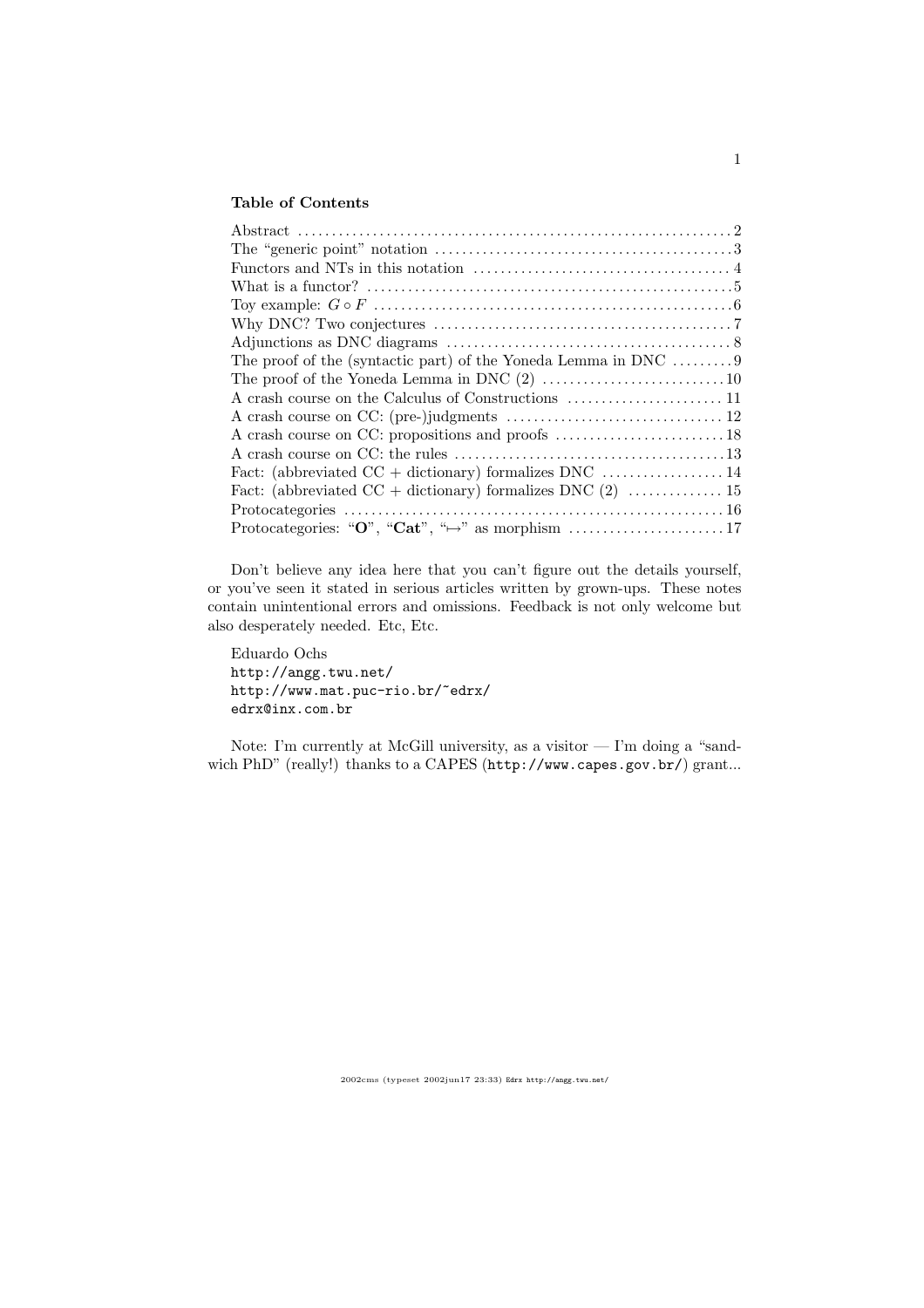#### Abstract

(For the FMCS talk)

We will present a logic (system DNC) whose terms represent categories, objects, morphisms, functors, natural transformations, sets, points, and functions, and whose rules of deduction represent certain constructive operations involving those entities. Derivation trees in this system only represent the "T-part" (for "terms" and "types") of the constructions, not the "P-part" ("proofs" and "propositions"): the rules that generate functors and natural transformations do not check that they obey the necessary equations. So, we can see derivations in this system either as constructions happening in a "syntactical world", that should be related to the "real world" in some way (maybe through metatheorems that are yet to be found), or as being just "skeletons" of the real constructions, with the P-parts having been omitted for briefness.

Even though derivations in DNC tell only half of the story, they still have a certain charm: DNC terms represent "types", but a tree represents a construction of a lambda-calculus term; there's a Curry-Howard isomorphism going on, and a tree can be a visual help for understanding how the lambda-calculus term works — how the data flows inside a given categorical construction. Also, if we are looking for a categorical entity of a certain "type" we can try to express it as a DNC term, and then look for a DNC "deduction" having it as its "conclusion"; the deduction will give us a T-part, and we will still have to go back to the standard language to supply a P-part, but at least the search has been broken in two parts...

The way to formalize DNC, and to provide a translation between terms in its "logic" and the usual notations for Category Theory, is based on the following idea. Take a derivation tree  $D$  in the Calculus of Constructions, and erase all the contexts and all the typings that appear in it; also erase all the deduction steps that now look redundant. Call the new tree  $D'$ . If the original derivation, D, obeys some mild conditions, then it is possible to reconstruct it — modulo exchanges and unessential weakenings in the contexts — from  $D'$ , that is much shorter. The algorithm that does the reconstruction generates as a by-product a "dictionary" that tells the type and the "minimal context" for each term that appears in  $\dot{D}'$ ; by extending the language that the dictionary can deal with we get a way to translate DNC terms and trees — and also, curiously, with a few tricks more, and with some minimal information to "bootstrap" the dictionary, categorical diagrams written in a DNC-like language.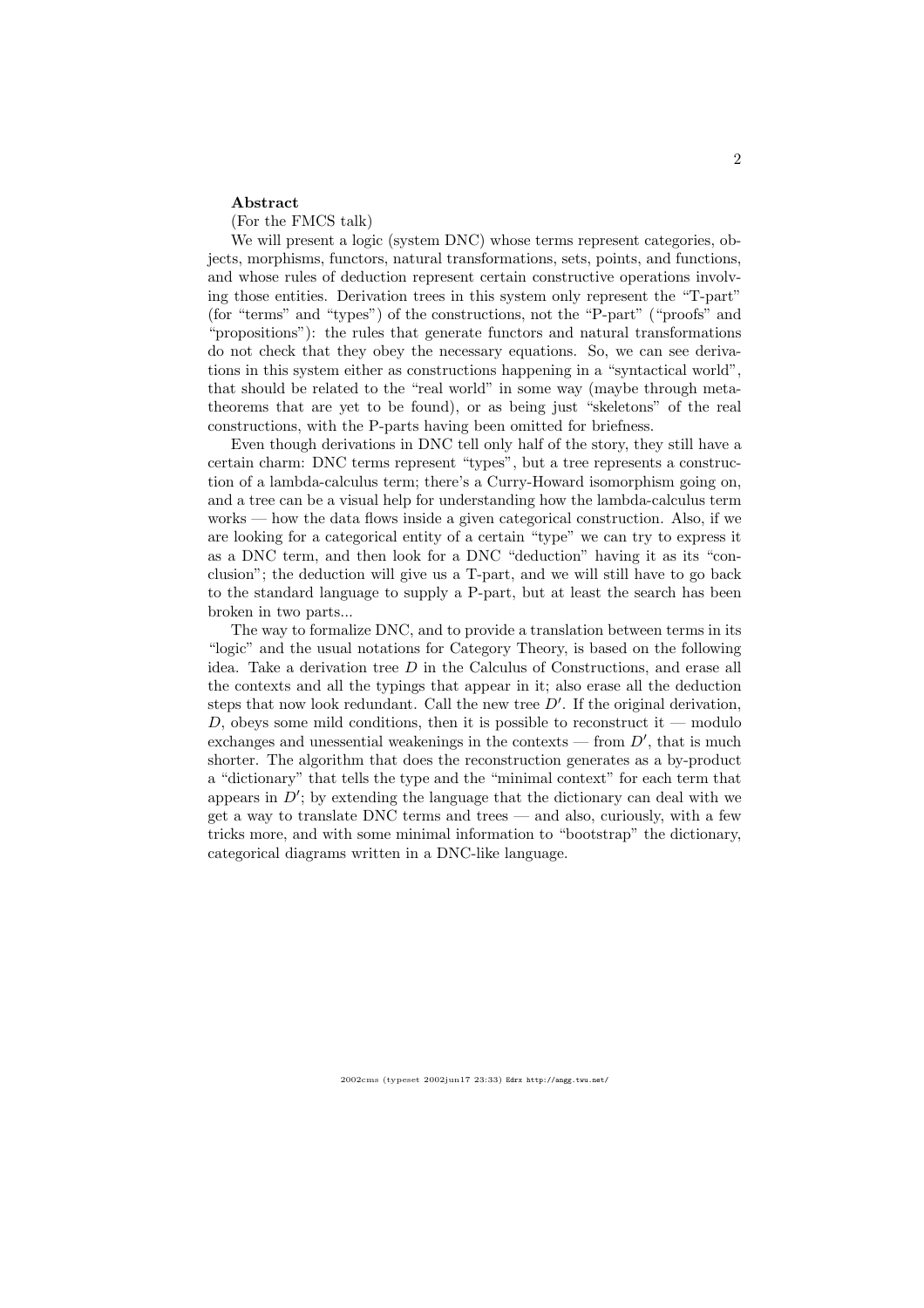# The "generic point" notation

|                                                            |                      |  | What would be the natural name for a variable in                                             |  |
|------------------------------------------------------------|----------------------|--|----------------------------------------------------------------------------------------------|--|
| $\overline{A}$                                             | $\overrightarrow{a}$ |  | $A = \mathbf{E}[a]$                                                                          |  |
| B                                                          | $\rightarrow$ h      |  | $B = \mathbf{E}[b]$                                                                          |  |
| $A \times B \longrightarrow a, b$                          |                      |  | $A \times B = \mathbf{E}[a, b] = \mathbf{E}[a] \times \mathbf{E}[b]$                         |  |
|                                                            |                      |  | $B^A$ $\longrightarrow$ $a \mapsto b$ $B^A = \mathbf{E}[a \mapsto b] = \mathbf{E}[b]^{E[a]}$ |  |
| We will allow strange names for variables and terms        |                      |  |                                                                                              |  |
| and we will have a dictionary to translate these names     |                      |  |                                                                                              |  |
| into something precise (in the Calculus of Constructions). |                      |  |                                                                                              |  |
|                                                            |                      |  |                                                                                              |  |

 $\lq\mathbf{E}'$  is pronounced as "the space of".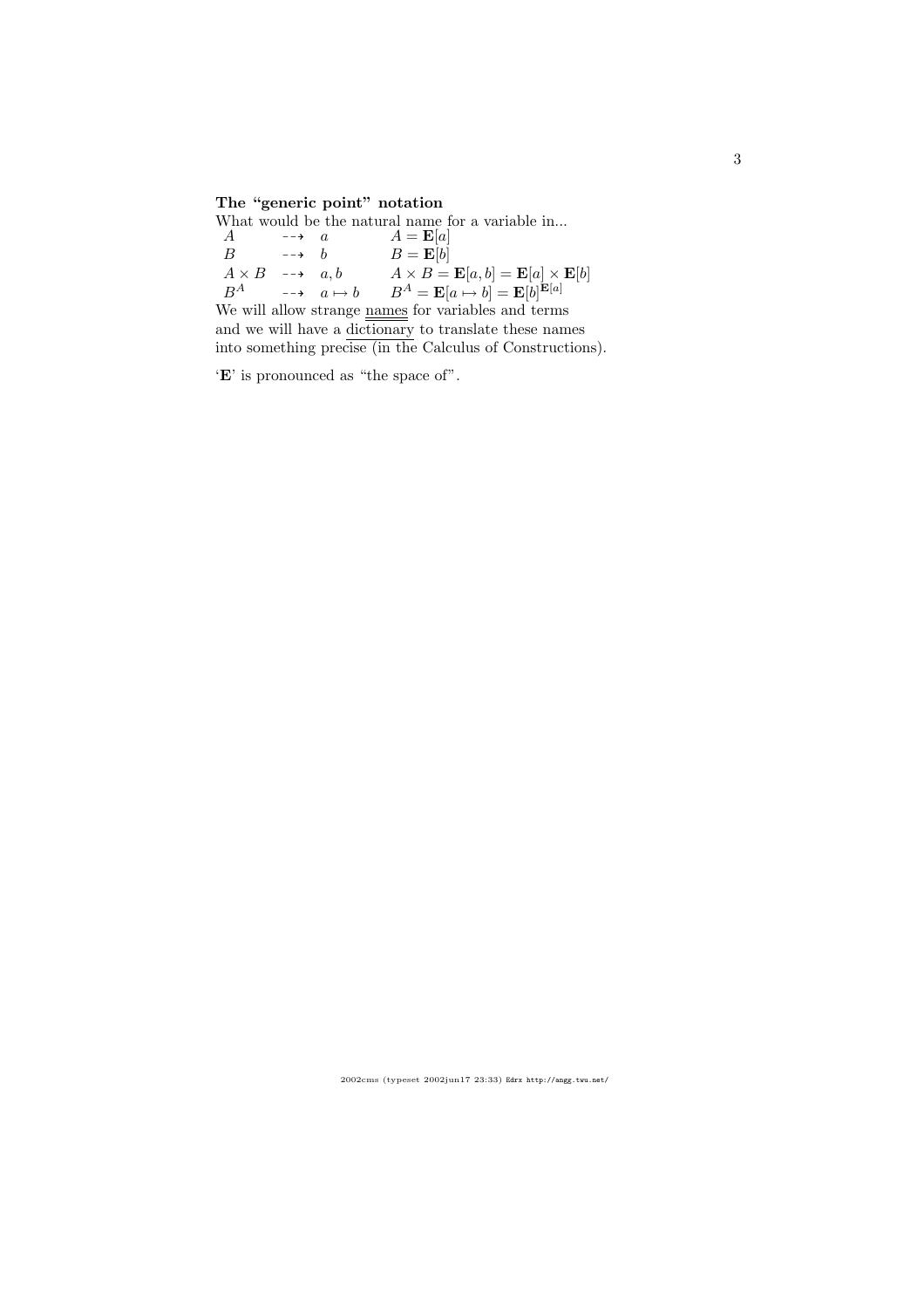#### Functors and NTs in this notation

Choose sets A and B, and a function  $B \stackrel{g}{\rightarrow} A$ .

In GP/DNC notation we write Hom $(A, -)$  as  $x \Rightarrow (a \mapsto x)$ .

Note that from the name " $x \Rightarrow (a \mapsto x)$ " we can extract both the action on objects,  $\mathbf{E}[x] \mapsto \mathbf{E}[a \mapsto x]$ , and the action on morphisms,  $(x \mapsto y) \mapsto ((a \mapsto y) \mapsto y)$  $x) \mapsto (a \mapsto y).$ 



 $x \stackrel{\bullet}{\rightarrow} ((b \mapsto x) \mapsto (a \mapsto x))$  is a natural transformation going from  $x \Rightarrow (b \mapsto x)$ to  $x \Rightarrow (a \mapsto x)$ .

It works as  $\mathbf{E}[x] \mapsto ((b \mapsto x) \mapsto (a \mapsto x))$ , but it also obeys a naturality condition...

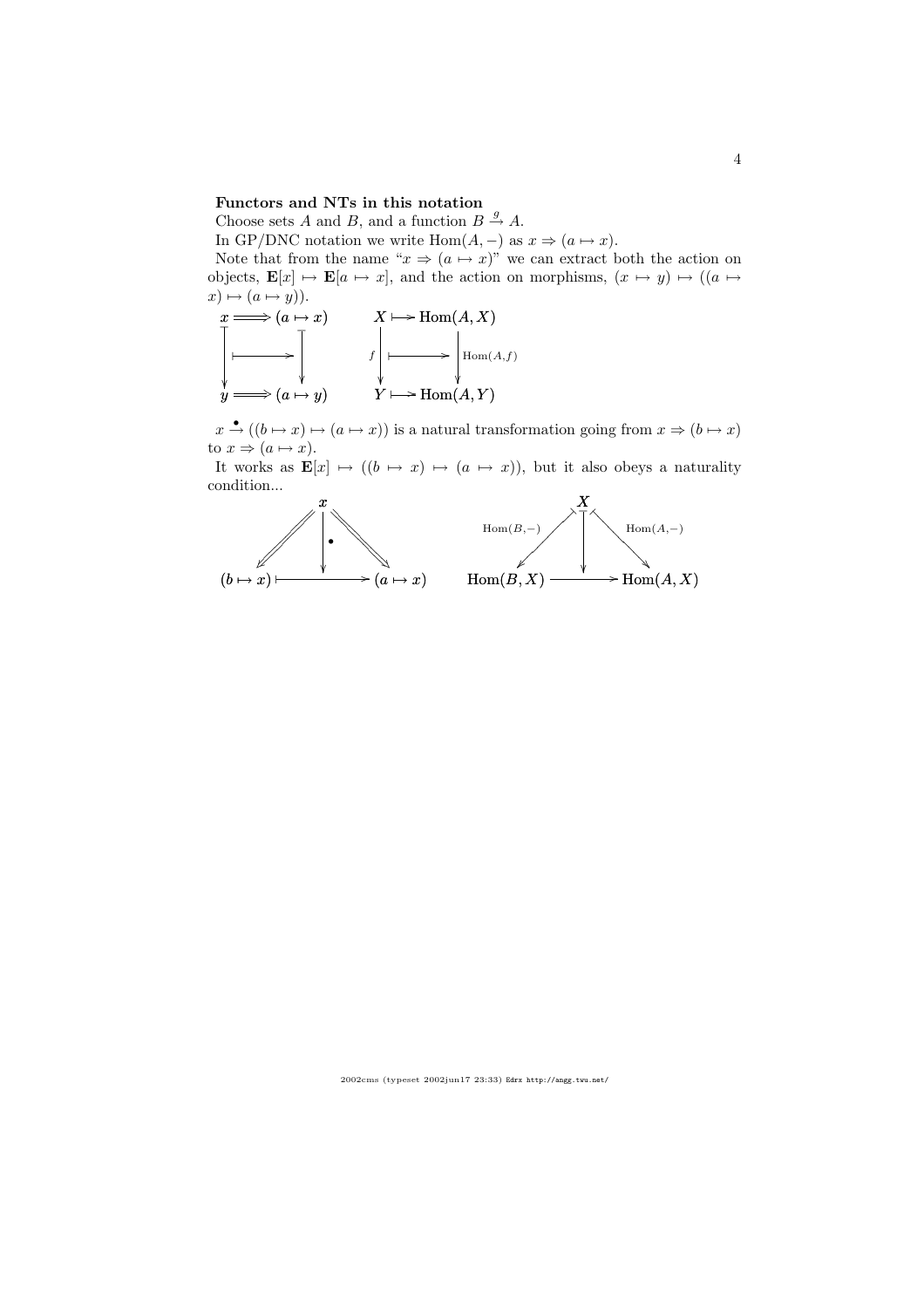## What is a functor?

A functor  $F: \mathbf{A} \to \mathbf{B}$  is a package containing:

$$
F_O \quad F_O A : \text{Objs}_{\mathbf{B}}
$$
\n
$$
F_M \quad F_M A' A'' (A' \xrightarrow{f} A'') : \text{Hom}_{\mathbf{B}}(F_O(A'), F_O(A''))
$$
\n
$$
F_M A' A'' (A' \xrightarrow{f} A'') = (F_O(A') \xrightarrow{F(f)} F_O(A''))
$$

and two "proofs":

• that F respects composition,  $F_M(k \circ h) = F_M(k) \circ F_M(h)$ 

• that F respects identities,  $F_M(\mathrm{id}_A) = \mathrm{id}_{F_O(A)}$ .

A proto-functor only has  $F_O$  and  $F_M$ . The prefix "proto" will always mean "without the terms for equalities".

A category A is a package containing:

Objs<sub>A</sub>  
\nHom<sub>A</sub> 
$$
\lim_{A} A'A''
$$
  
\nid<sub>A</sub>  $\text{id}_A A : \text{Hom}_A AA$   
\n $\circ_A \qquad \circ_A A'A''A'''(A' \xrightarrow{h} A'')(A'' \xrightarrow{k} A''') : \text{Hom}_A A'A'''$ 

plus three "proofs" that say that  $\circ_{\mathbf{A}}$  is associative and respects  $id_{\mathbf{A}}$ . A proto-category only has  $\mathrm{Objs}_{\mathbf{A}},$  Hom $_{\mathbf{A}},$  id $_{\mathbf{A}}, \circ_{\mathbf{A}},$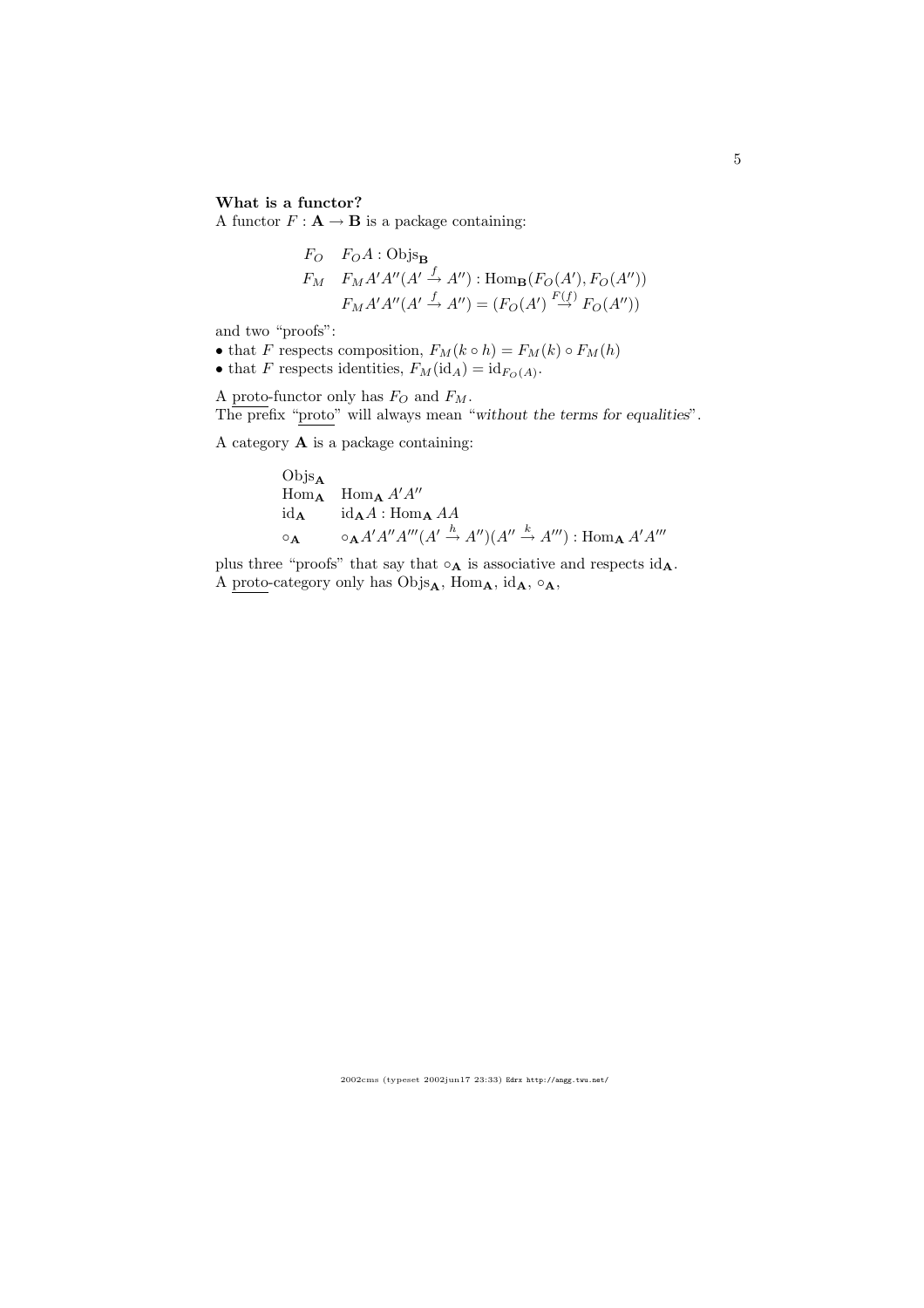Toy example:  $G \circ F$ 

$$
\frac{[\mathbf{O}[a]]^1 \quad a \Rightarrow a^F}{\mathbf{O}[a^F]} \quad b \Rightarrow b^G \qquad \frac{[A]^1 \quad F}{F(A)} \quad G}{\mathbf{O}[a] \mapsto \mathbf{O}[a^{FG}] \quad 1} \qquad \frac{G(F(A))}{\lambda A.G(F(A))} \quad 1
$$
\n
$$
\frac{[\mathbf{O}[a]]^1 \quad a \Rightarrow a^F}{(a \Rightarrow a^F)(\mathbf{O}[a^F])} \quad b \Rightarrow b^G}{\frac{(b \Rightarrow b^G)((a \Rightarrow a^F)(\mathbf{O}[a^F]))}{\lambda \mathbf{O}[a] \cdot (b \Rightarrow b^G)((a \Rightarrow a^F)(\mathbf{O}[a^F]))} \quad 1
$$
\n
$$
(a \Rightarrow a^F G)_O := \lambda \mathbf{O}[a] : \text{Obj}_{\mathbf{A}} \cdot (b \Rightarrow b^G)_O((a \Rightarrow a^F)_O(\mathbf{O}[a^F]))
$$
\n
$$
\frac{[a' \mapsto a'']^1 \quad a \Rightarrow a^F}{\sqrt{F} \cdot \sqrt{B}} \qquad b \Rightarrow b^G \quad b^G \cdot \frac{b \quad F}{\sqrt{B}}
$$

$$
\frac{a'^F \mapsto a''^F \qquad b \Rightarrow b^G}{a^F \qquad a''^F \qquad b \Rightarrow b^G \qquad F(h) \qquad G}{a \Rightarrow a^F \qquad ( \Rightarrow E); 1 \qquad \frac{G(F(h))}{\lambda h.G(F(h))}}
$$

$$
\frac{[a' \mapsto a'']^1 \quad a \Rightarrow a^F}{(a \Rightarrow a^F)(a' \mapsto a'')} \quad b \Rightarrow b^G
$$

$$
\frac{(b \Rightarrow b^G)((a \Rightarrow a^F)(a' \mapsto a''))}{\lambda(a' \mapsto a'').(b \Rightarrow b^G)((a \Rightarrow a^F)(a' \mapsto a''))} \quad 1
$$

$$
F_M := \lambda \mathbf{O}[a'] : \text{Objs}_{\mathbf{A}} \cdot \lambda \mathbf{O}[a''] : \text{Objs}_{\mathbf{A}}.
$$
  
\n
$$
\lambda(a' \mapsto a'') : (\text{Hom}_{\mathbf{A}} \mathbf{O}[a'] \mathbf{O}[a'']).
$$
  
\n
$$
(b \Rightarrow b^G)_M((a \Rightarrow a^F)_O \mathbf{O}[a'])( (a \Rightarrow a^F)_O \mathbf{O}[a''])
$$
  
\n
$$
((a \Rightarrow a^F)_M \mathbf{O}[a'] \mathbf{O}[a''] (a' \mapsto a''))
$$

$$
\frac{a' \mapsto a'' \quad a \Rightarrow a^F}{a'^F \mapsto a''^F} \quad b \Rightarrow b^G \quad \frac{a'' \mapsto a'' \quad a \Rightarrow a^F}{a''^F \mapsto a''^F} \quad b \Rightarrow b^G \quad \frac{h \quad F}{F(h)} \quad G \quad \frac{k \quad F}{F(k)} \quad G}{a'^F G \mapsto a''^F G} \quad \frac{a''^F \mapsto a''^F}{a'^F G \mapsto a''^F G} \quad \frac{h \quad F}{F(h)} \quad G \quad \frac{k \quad F}{F(k)} \quad G}{G(F(k)) \circ G(F(k))}
$$

$$
\frac{a' \mapsto a'' \quad a'' \mapsto a'''}{a' \mapsto a'''} \quad a \Rightarrow a^F
$$
\n
$$
\frac{a' \mapsto a'''}{a' \mapsto a'''} \quad b \Rightarrow b^G
$$
\n
$$
\frac{h \quad k}{k \circ h} \quad F
$$
\n
$$
\frac{a'}{a'} \mapsto a'' \stackrel{F}{\mapsto} a'' \stackrel{h \to k}{\longrightarrow} \frac{b \Rightarrow b^G}{\frac{F(k \circ h)}{G(F(k \circ h))}} \quad G
$$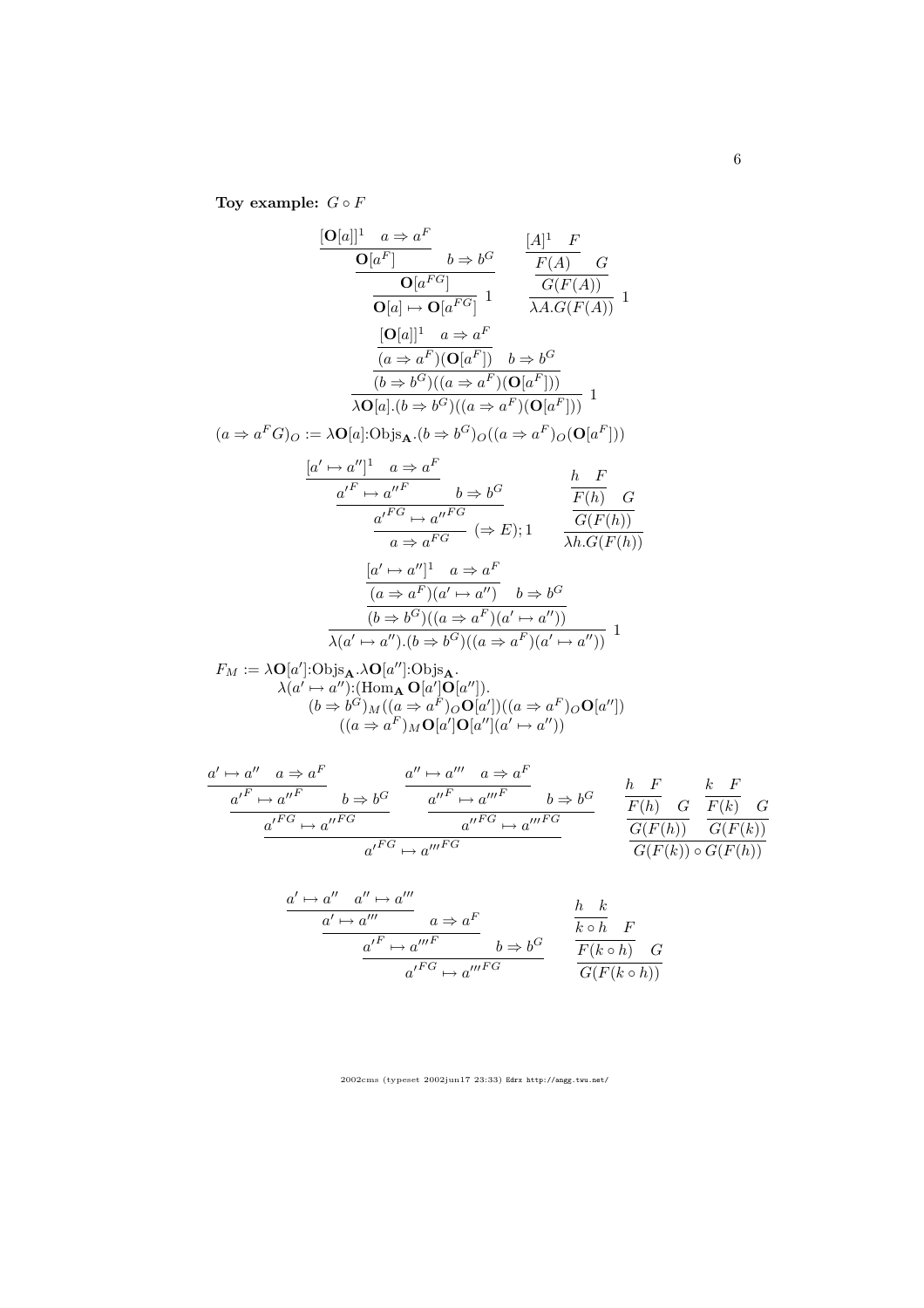## Why DNC? Two conjectures

(name  $\rightarrow$  derivation  $\rightarrow$   $\lambda$ -term...)

## Conjecture 1: the naturality conditions do come for free.

Take a name for a functor — say,  $a \Rightarrow a^{FG}$ , with hyps.  $a \Rightarrow a^F$  and  $b \Rightarrow b^G$ — and a natural construction for a (proto) entity with that name.

Then that construction can be lifted from the syntactical world to the real world — i.e., we can "prove" the missing "prf" terms.

## Conjecture 2: given a name, we can effective obtain the natural entity with that name, or prove that it doesn't exist, or that it exists but is not unique.

That is, we have an algorithm for proof-search that does that; and maybe also some purely syntactical criteria that can say "no natural entity with that name can exist" or "there will be non-equivalent constructions".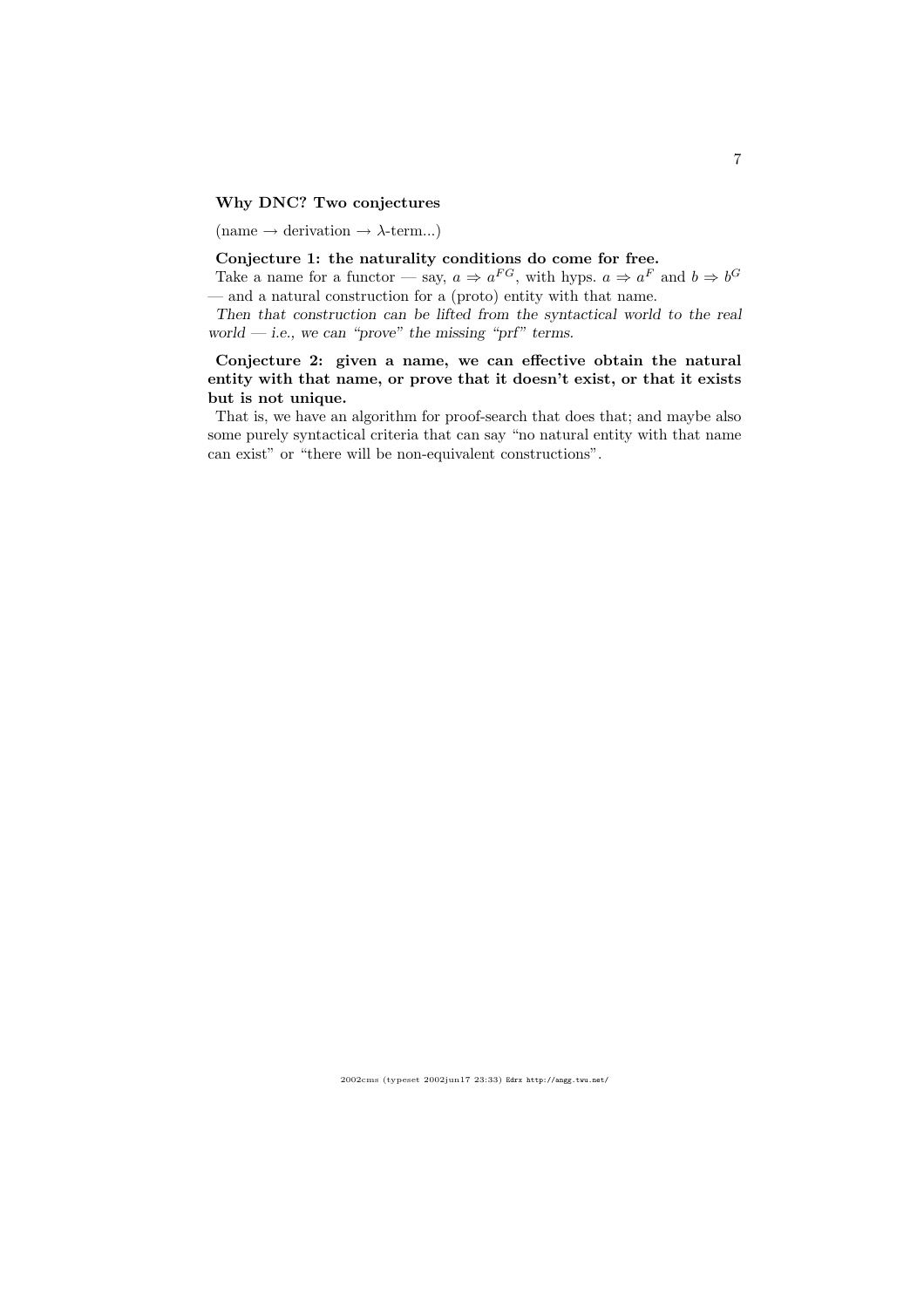#### Adjunctions as DNC diagrams

 $L \dashv R$  is  $(a;b) \stackrel{\bullet}{\to} ((a^L \mapsto b) \leftrightarrow (a \mapsto b^R))$  $(-) \times B \dashv (-)^B$  is  $(a; c) \stackrel{\bullet}{\to} ((a, b \mapsto c) \leftrightarrow (a \mapsto (b \mapsto c)))$ 

$$
aL \leftarrow \frac{L}{\sqrt{a}} a
$$
\n
$$
b \xrightarrow{\sqrt{a}} bR \qquad \qquad a, b \xleftarrow{\leftarrow} a
$$
\n
$$
c \xrightarrow{\sqrt{a}} b \mapsto c
$$

The functor from  $\text{Sub}(A)$  to  $\text{Sub}(A \times B)$   $(A, B$  sets, for example) has a left adjoint ∃ and a right adjoin ∀.

The weakening functor induced by  $\Gamma, a \mapsto \Gamma$  in a "good" codomain fibration has a left adjoint  $\Sigma$  and a right adjoint  $\Pi$ .

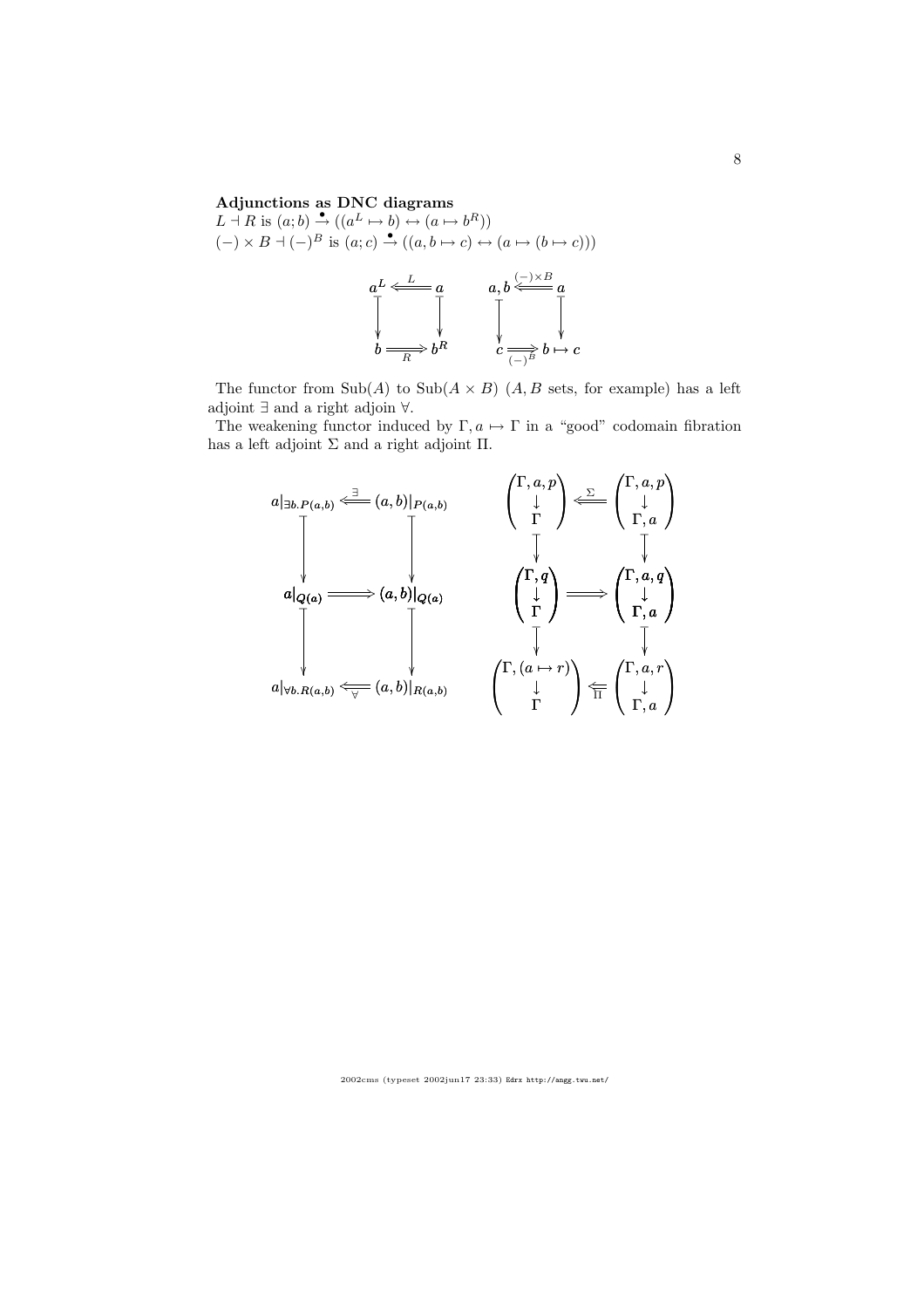## The proof of the Yoneda Lemma in DNC

$$
\frac{\mathbf{O}[a] \quad [\mathbf{O}[x]]^1}{\mathbf{E}[a \mapsto x]} \text{ Hom}_{\mathbf{C}} \qquad \frac{\frac{[a \mapsto x']^1 \quad [x' \mapsto x'']^2}{a \mapsto x''}}{\frac{a \mapsto x''}{\frac{(a \mapsto x') \mapsto (a \mapsto x'')}{x \mapsto (a \mapsto x)}}} \frac{1}{(\Rightarrow I); 2}
$$

$$
\frac{\mathbf{O}[a]}{\mathbf{O}[x \Rightarrow (a \mapsto x)]} \text{ ren } \frac{\overline{\mathbf{O}[x \Rightarrow (a \mapsto x)]}}{\mathbf{O}[x \Rightarrow (a \mapsto x)]} \text{ ren } \mathbf{O}[x \Rightarrow x^F] \text{ Hom}_{\mathbf{Set}^{\mathbf{C}}}
$$

$$
\frac{\mathbf{O}[a]}{\mathbf{O}[a]} \quad \frac{\mathbf{O}[a]}{\mathbf{O}[x \Rightarrow (a \mapsto x) \mapsto x^F]} \quad [s]^1
$$

$$
\frac{a \mapsto a}{a^F}
$$

$$
\frac{a}{(x \xrightarrow{\bullet} ((a \mapsto x) \mapsto x^F)) \mapsto a^F} 1
$$

$$
\frac{\mathbf{O}_{a} \quad \frac{\mathbf{O}[x \Rightarrow x^{F}]}{x \Rightarrow x^{F}} \text{ ren } \quad \frac{\mathbf{O}_{a} \quad [\mathbf{O}_{x}]^{2}}{\mathbf{E}[a \mapsto x]} \quad [s]^{1} \quad \frac{\mathbf{O}[x \Rightarrow x^{F}]}{x \Rightarrow x^{F}} \text{ ren } \frac{\mathbf{E}[a^{F}]}{a^{F}} \quad [s]^{3} \quad \frac{a \mapsto x}{a^{F} \mapsto x^{F}} \quad \frac{x^{F}}{(a \mapsto x) \mapsto x^{F} \quad 1} \quad \frac{x^{F}}{(a \mapsto x) \mapsto x^{F} \quad 2} \quad \frac{x^{A} \cdot ((a \mapsto x) \mapsto x^{F})}{a^{F} \mapsto (x \stackrel{\bullet}{\rightarrow} ((a \mapsto x) \mapsto x^{F}))} \quad 3
$$

$$
\frac{[\mathbf{O}_a]^1 \quad [\mathbf{O}[x \Rightarrow x^F]]^1}{a^F \mapsto (x \xrightarrow{\bullet} ((a \mapsto x) \mapsto x^F))} \quad \frac{[\mathbf{O}_a]^1 \quad [\mathbf{O}[x \Rightarrow x^F]]^1}{(x \xrightarrow{\bullet} ((a \mapsto x) \mapsto x^F)) \mapsto a^F}
$$
\n
$$
\frac{a^F \leftrightarrow (x \xrightarrow{\bullet} ((a \mapsto x) \mapsto x^F))}{(a; x \Rightarrow x^F) \xrightarrow{\bullet} (a^F \leftrightarrow (x \xrightarrow{\bullet} ((a \mapsto x) \mapsto x^F)))} \quad 1
$$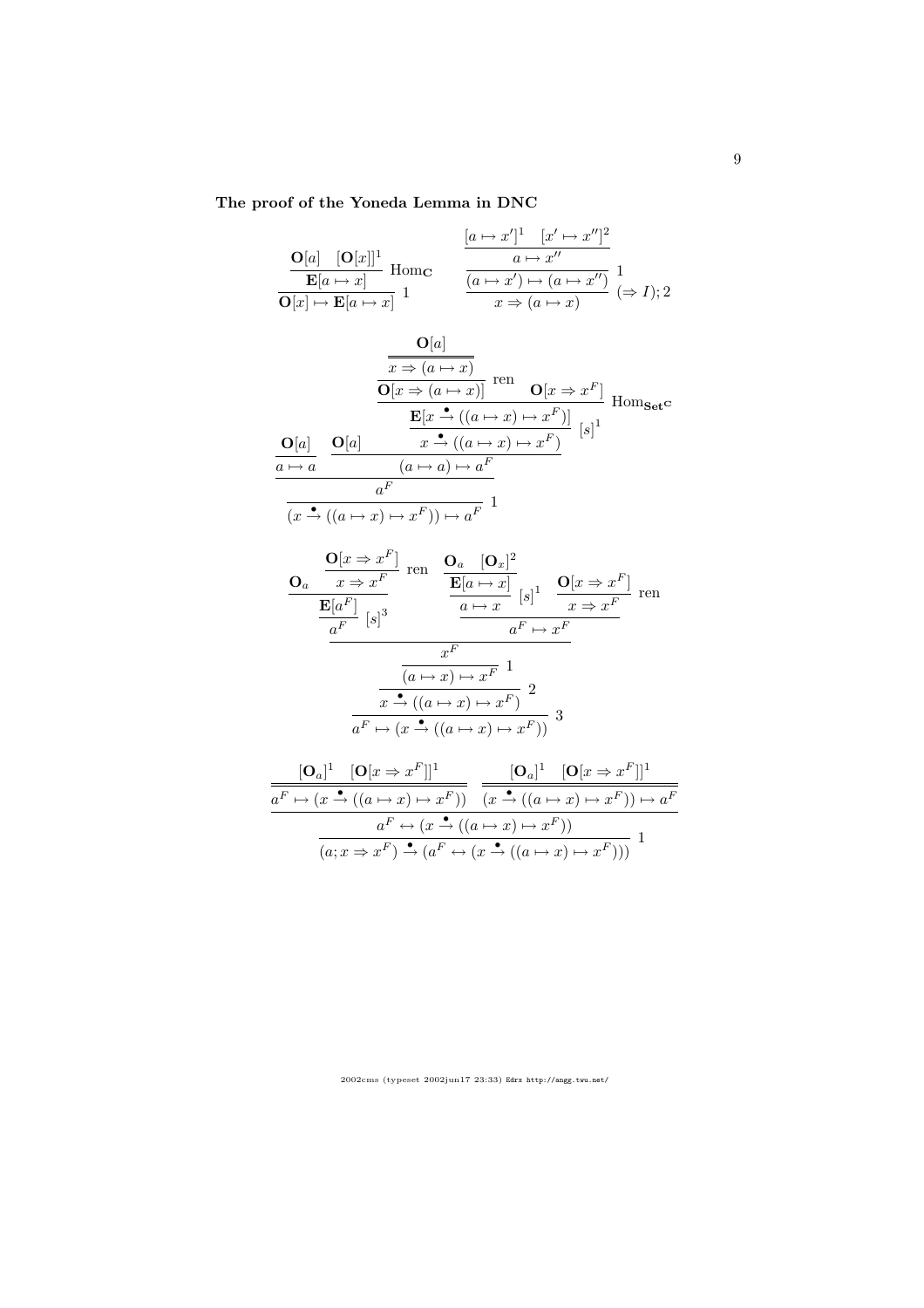#### The proof of the Yoneda Lemma in DNC (2)

...and if we want to prove that the functors implicit in the outer '→' of  $(a; x \Rightarrow$  $x^F$ )  $\stackrel{\bullet}{\rightarrow}$   $(a^F \leftrightarrow (x \stackrel{\bullet}{\rightarrow} ((a \rightarrow x) \rightarrow x^F)))$  are really (proto!) functors, we need this:

$$
\frac{[(x \Rightarrow x^{F'}) \mapsto (x \Rightarrow x^{F''})]^1}{x \xrightarrow{\bullet} (x^{F'} \mapsto x^{F''})}
$$
ren
$$
\frac{a'^{F'} \mapsto a''^{F''}}{(a; x \Rightarrow x^F) \Rightarrow a^F} 1
$$

$$
\frac{[\mathbf{O}_a]^1}{\mathbf{O}[x \Rightarrow (a \mapsto x)]} \text{ ren } \frac{\mathbf{O}[x \Rightarrow (a \mapsto x)]}{[\mathbf{O}[x \Rightarrow (a \mapsto x)]} \text{ Hom}_{\mathbf{Set}} \mathbf{C}
$$

$$
\frac{\mathbf{E}[x \stackrel{\bullet}{\rightarrow} ((a \mapsto x) \mapsto x^F)]}{[\mathbf{O}[a; x \Rightarrow x^F] \mapsto \mathbf{E}[x \stackrel{\bullet}{\rightarrow} ((a \mapsto x) \mapsto x^F)]} \mathbf{1}
$$

$$
\frac{[a' \mapsto a'']^4 \quad [a'' \mapsto x]^1}{a' \mapsto x} \quad \frac{[\mathbf{O}_x]^2 \quad [x \stackrel{\bullet}{\to} ((a' \mapsto x) \mapsto x^{F'})]^3}{(a' \mapsto x) \mapsto x^{F'}}}{x^{F'} \quad \frac{x^{F''}}{x^{F'} \mapsto x^{F''}}}
$$
\n
$$
\frac{x^{F''}}{(a'' \mapsto x) \mapsto x^{F''}} \quad 1
$$
\n
$$
\frac{[a'' \mapsto x) \mapsto x^{F''}}{(a'' \mapsto x) \mapsto x^{F''}} \quad (\stackrel{\bullet}{\to} I);2
$$
\n
$$
\frac{[a \stackrel{\bullet}{\to} ((a' \mapsto x) \mapsto x^{F''}])}{(a; x \Rightarrow x^F) \mapsto (x \stackrel{\bullet}{\to} ((a'' \mapsto x) \mapsto x^{F''}))} \quad 3
$$
\n
$$
(a; x \Rightarrow x^F) \Rightarrow (x \stackrel{\bullet}{\to} ((a \mapsto x) \mapsto x^F))
$$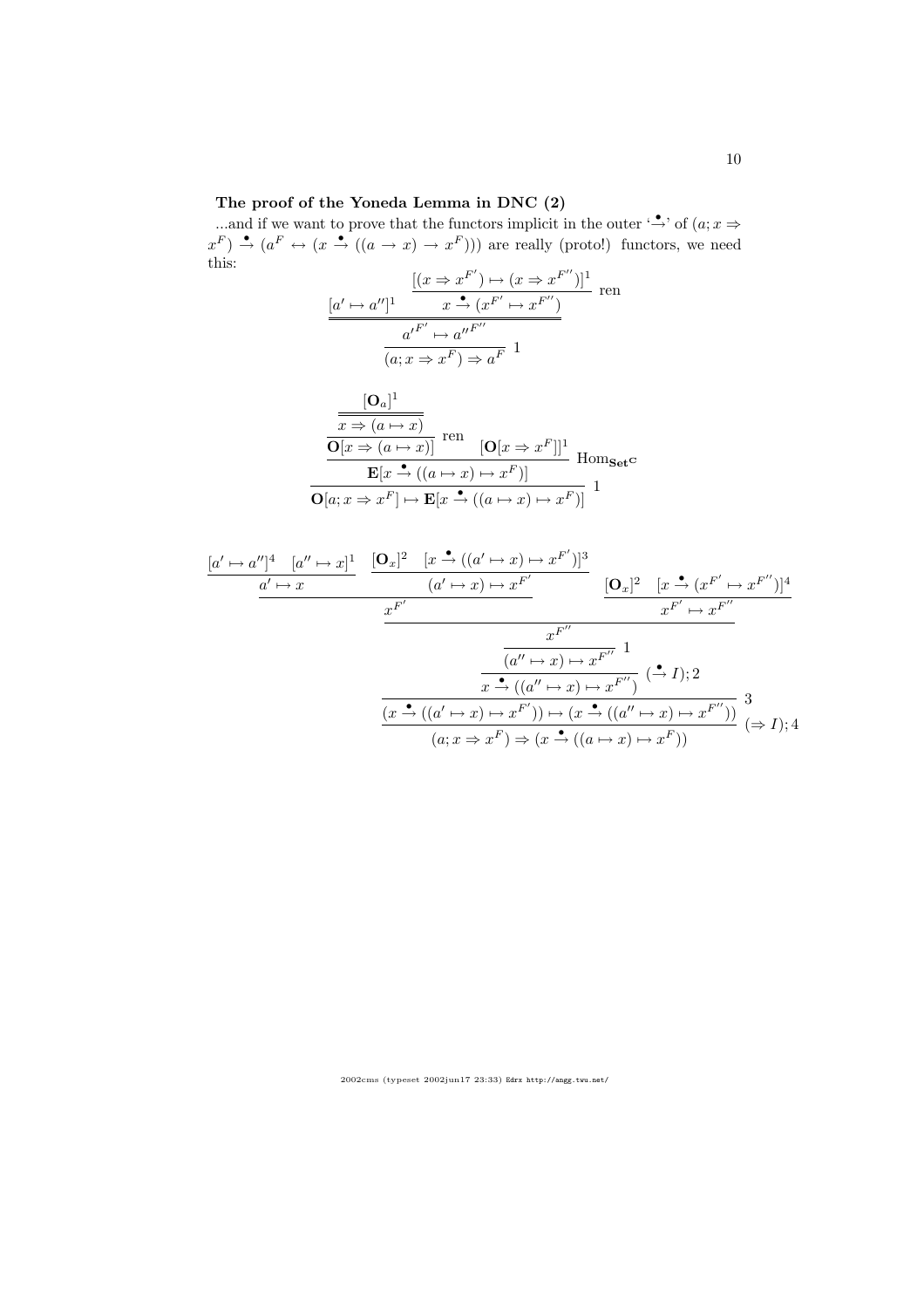#### A crash course on the Calculus of Constructions

A countable set of variables, e.g.  $\{a, b, c, \ldots, A, B, C, \ldots\}$ . Sorts:  $\ast$ ,  $\Box$ . Axioms on sorts:  $\vdash$  ∗: $\Box$ .

From that we define pre-terms, pre-judgements and (valid) derivations. Terms and judgements are pre-terms and pre-judgements that can appear in valid derivations.

Example of a term, with a typing:  $(\lambda X: * .x:X.x):(\Pi X: * .\Pi x:X.X)$ (the polymorphic identity)

 $"\lambda a:A.b"$ :

 $\lambda$  a function that expects a value

a for the variable a

: $A$  (it must be a member of  $A$ )

.b and returns b

"Πa:A.B":

Π the space of the functions that expect

a: $A$  "a"s (members of A)

B and return for each one a member of B

We can have dependent types! See the example above.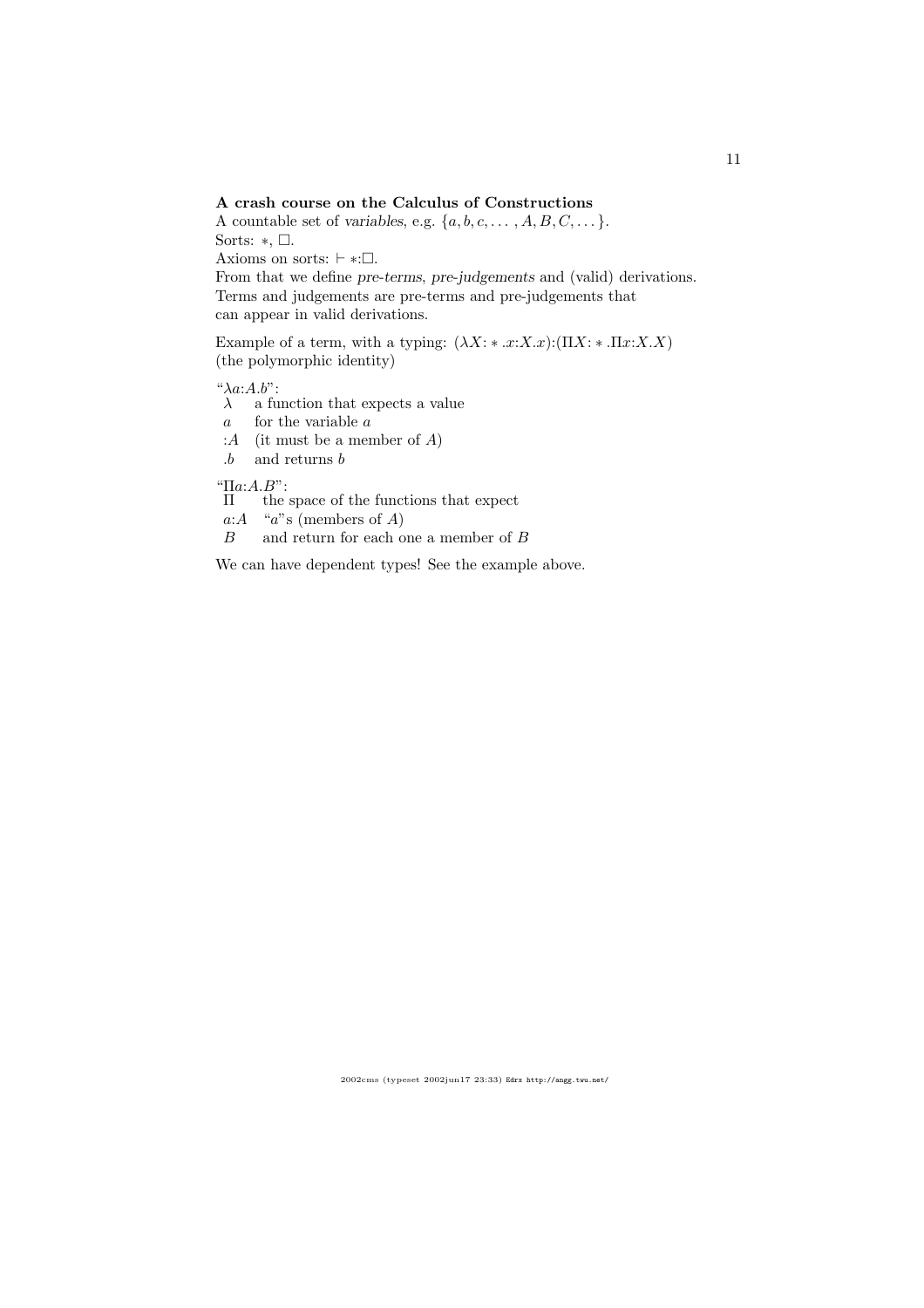## A crash course on CC: (pre-)judgments

" $x_1:A_1, x_2:A_2, \ldots, x_n:A_n \vdash t:T"$ : If we have chosen a value for  $x_1$  (a member of  $A_1$ ), a value for  $x_2$  (a member of  $A_2$ ), etc, then we know the value of  $t$  (a member of  $T$ ).

Fact:

" $x_1:A_1(.S_1),\ldots,x_n:A_n(.S_n)\vdash t:T$ ": Every variable is two levels below a sort. Every term is either a sort, or one or two levels below a sort.

$$
\begin{array}{lclclcl} & \text{operator} & : & \text{kind} & : & \square \\ \text{element} & : & \text{set} & : & * \end{array}
$$

If we know the "class" of each variable we know the class of every term. Trick:

 $(\lambda a^{R-2} \cdot A^{R-1} \cdot b^{S-2})^{S-2}$  (*f*  ${}^{S\text{-}2}a^{R\text{-}2})^{S\text{-}2}$  $(\Pi a^{R-2}$ : $A^{R-1}$ . $B^{S-1})^{S-1}$ 

The rules of CC have "variations" for operating on different levels:

| a, a'                |                | А                    |                | $\ast$         |         | $\Pi_{**},$                 |
|----------------------|----------------|----------------------|----------------|----------------|---------|-----------------------------|
| b, fa'               | $\ddot{\cdot}$ | В                    |                | $\ast$         |         | $\lambda_{**},$             |
| $f, (\lambda a:A.b)$ | $\ddot{\cdot}$ | $(\Pi a:A.B)$        |                | $\ast$         |         | $app_{**}$                  |
|                      |                | a, a'                |                | А              |         | $\Pi_{\Box *},$             |
| b, fa'               |                | В                    |                | $\ast$         |         | $\lambda_{\Box *},$         |
| $f, (\lambda a:A.b)$ | $\ddot{\cdot}$ | $(\Pi a:A.B)$        |                | $\ast$         |         | $\mathrm{app}_{\square *}$  |
| a, a'                | $\ddot{\cdot}$ | А                    |                | $\ast$         |         | $\Pi_{\ast \Box},$          |
|                      |                | b, fa'               | $\ddot{\cdot}$ | В              | $\Box$  | $\lambda_{\ast \Box},$      |
|                      |                | $f, (\lambda a:A.b)$ |                | $(\Pi a:A.B)$  | $\Box$  | $app_{\ast}$                |
|                      |                | a, a'                |                | А              |         | $\Pi_{\square\square},$     |
|                      |                | b, fa'               |                | В              | $\perp$ | $\lambda_{\square\square},$ |
|                      |                | $f, (\lambda a:A.b)$ |                | $( \Pi a:A.B)$ |         | $app_{\Box}$                |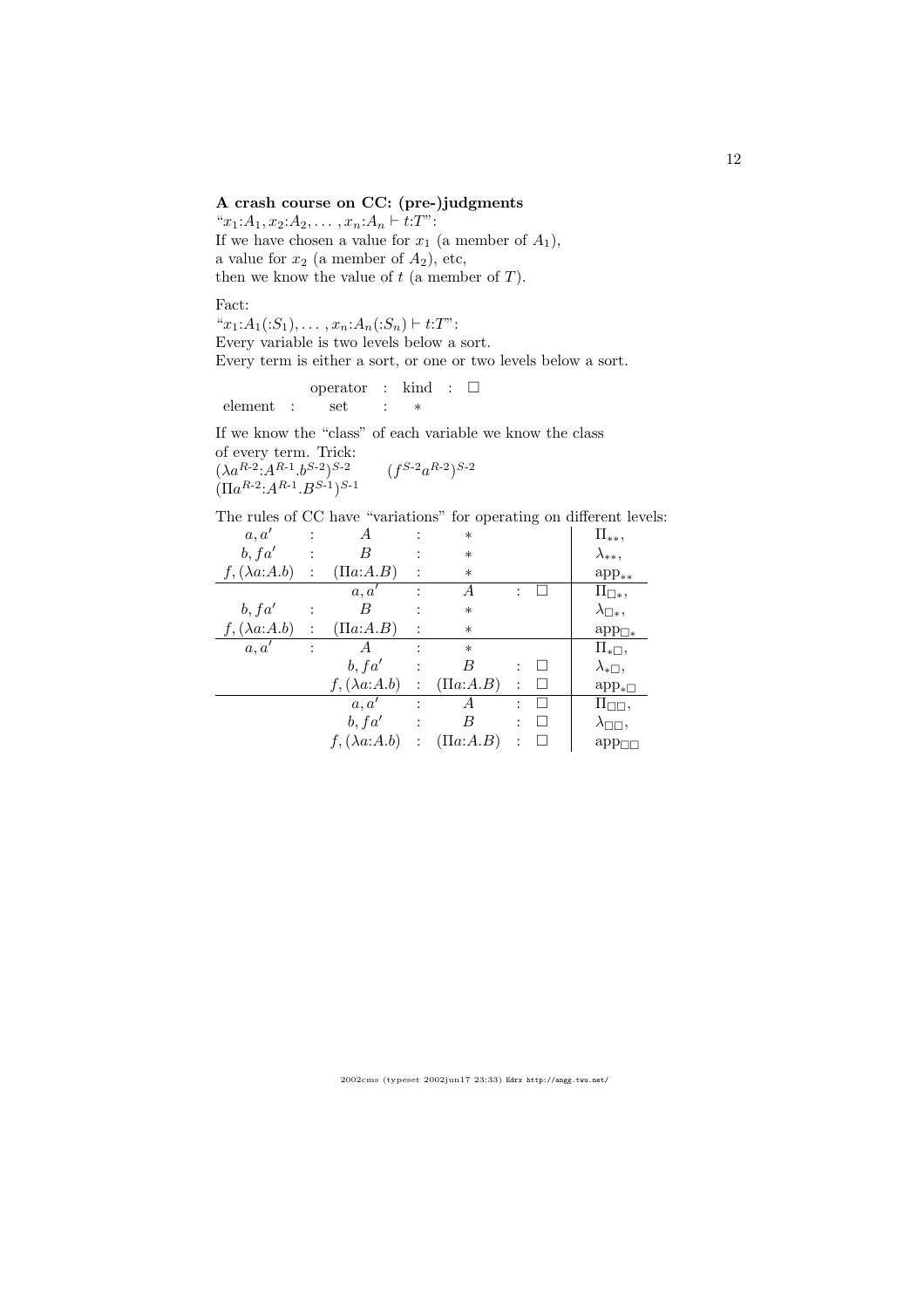## A crash course on CC: the rules

Rules of the system: ax, s,  $\Pi,$   $\lambda,$  app, weak, conv (conv is not shown; if a:A and  $A =_{\beta} A'$  then  $a:A'$ )

$$
\frac{\Gamma \vdash A:R \quad \Gamma, a:A \vdash B:S}{\Gamma \vdash (\Pi a:A.B):S} \quad \Pi_{RS} \qquad \qquad \overbrace{\qquad \qquad \vdash *:\square \atop \Gamma \vdash A:B}^{R \vdash A:B \quad \Gamma \vdash (\Pi a:A.B):S} \quad \overbrace{\qquad \qquad \qquad }^{\Gamma \vdash *:\square \atop \qquad \qquad }^{\Gamma \vdash A:B} \quad \overbrace{\qquad \qquad }^{\Gamma \vdash A:B}^{R \vdash A:B \quad \qquad }^{\Gamma \vdash A:B} \quad \overbrace{\qquad \qquad }^{\Gamma \vdash A:A \vdash a:A}^{S_R} \quad \overbrace{\qquad \qquad }^{\Gamma \vdash A:A \vdash a:A}^{S_R} \quad \overbrace{\qquad \qquad }^{\Gamma \vdash A:A \vdash a:A}^{S_R} \quad \overbrace{\qquad \qquad }^{\Gamma \vdash A:A \vdash a:A}^{S_R} \quad \overbrace{\qquad \qquad }^{\Gamma \vdash A:B}^{S_R} \quad \overbrace{\qquad \qquad }^{\Gamma \vdash A:B}^{S_R} \quad \overbrace{\qquad \qquad }^{\Gamma \vdash A:B}^{S_R} \quad \overbrace{\qquad \qquad }^{\Gamma \vdash A:B}^{S_R} \quad \overbrace{\qquad \qquad }^{\Gamma \vdash A:B}^{S_R} \quad \overbrace{\qquad \qquad }^{\Gamma \vdash A:B}^{S_R} \quad \overbrace{\qquad \qquad }^{\Gamma \vdash A:B}^{S_R} \quad \overbrace{\qquad \qquad }^{\Gamma \vdash A:B}^{S_R} \quad \overbrace{\qquad \qquad }^{\Gamma \vdash A:B}^{S_R} \quad \overbrace{\qquad \qquad }^{\Gamma \vdash A:B}^{S_R} \quad \overbrace{\qquad \qquad }^{\Gamma \vdash A:B}^{S_R} \quad \overbrace{\qquad \qquad }^{\Gamma \vdash A:B}^{S_R} \quad \overbrace{\qquad \qquad }^{\Gamma \vdash A:B}^{S_R} \quad \overbrace{\qquad \qquad }^{\Gamma \vdash A:B}^{S_R} \quad \overbrace{\qquad \qquad }^{\Gamma \vdash A:B}^{S_R} \quad \overbrace{\qquad \qquad }^{\Gamma \vdash A:B}^{S_R} \quad \overbrace{\qquad \qquad }^{\Gamma \vdash A:B}^{S_R} \quad \overbrace{\qquad \qquad }^{\Gamma \vdash A:B}^{S_R} \quad \overbrace{\q
$$

R, S sorts; a variable; Γ,  $\Delta$  contexts

All other letters  $(a', A, b, B, c, C, f)$  represent terms. A derivation in CC:

$$
\frac{\vdash *:\square \qquad \vdash *:\square \qquad \text{weak}\square \qquad \vdash *:\square \qquad}_{X:\ast \vdash X:\ast} \text{ s}_{\square} \qquad \frac{\vdash *:\square \qquad \text{weak}\square}{X:\ast \vdash *:\square \qquad \qquad X:\ast \vdash *:\square \qquad \qquad}_{X:\ast \vdash X:\ast} \text{ s}_{\square}}{\text{X}:\ast \vdash (\Pi x:X)*):\square \qquad \qquad \Pi_{*}\square \qquad \qquad \overbrace{X:\ast, F:(\Pi x:X*)\vdash F:(\Pi x:X*)} \text{ s}_{\square} \qquad \qquad \bot
$$

Most of the tree is "bureaucracy" (weakings, for example)  $\overline{x}_1$ typing  $: A_1, \ldots, x_n$ typing  $\overbrace{:A_n}$  ⊢ t typing  $\sum_{i}$ 

ext context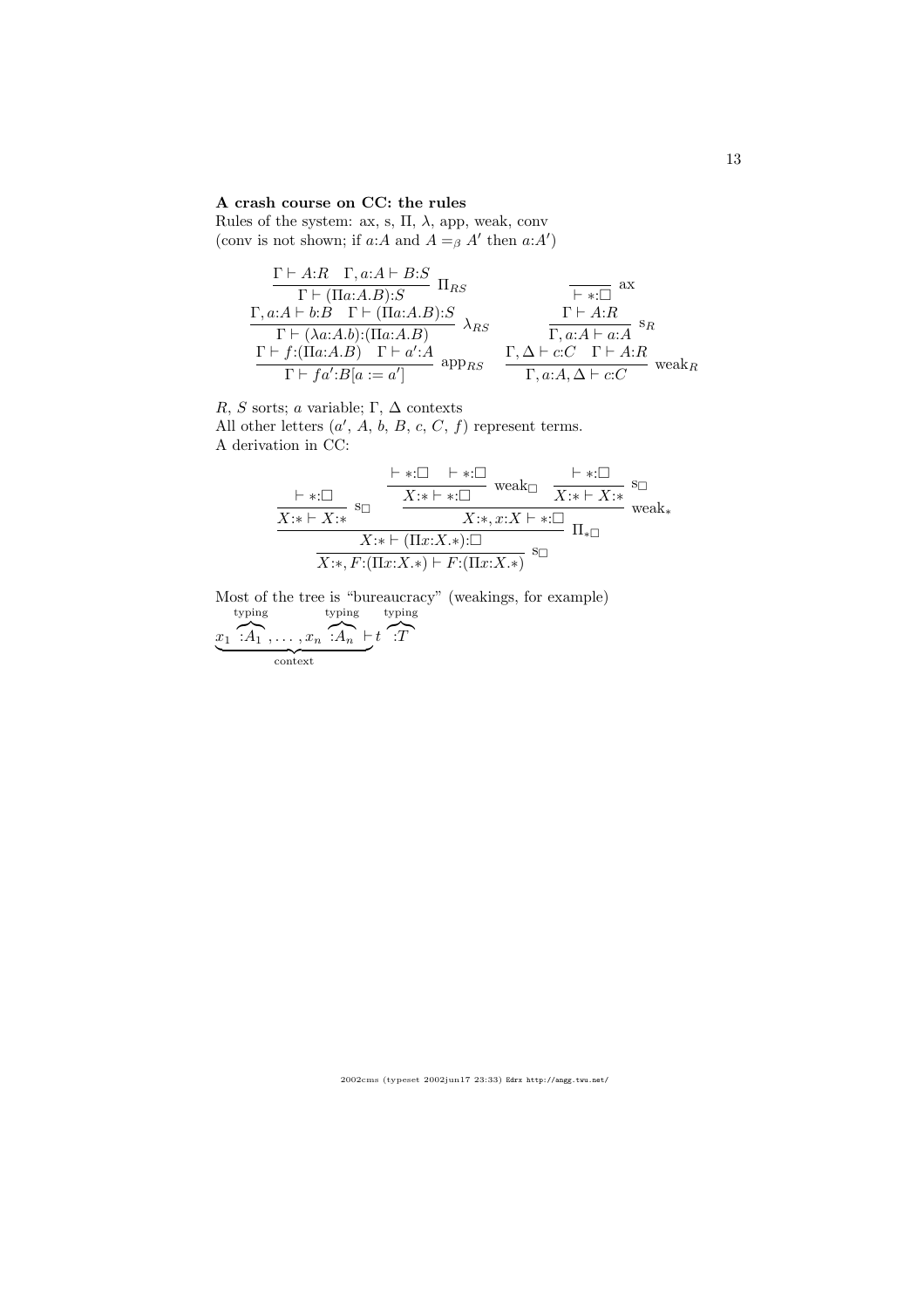## Fact: (abbreviated CC + dictionary) formalizes DNC

Take a "good" tree with minimal contexts, for example,

$$
\frac{\frac{\overline{\mathsf{I}*\mathsf{I}!}}{I:\ast\mathsf{I}:\ast} \ [\mathsf{s}_{\Box}]^{C2}}{\frac{\overline{I:\ast\mathsf{I}!}\ [\mathsf{F}_{\Box}]\ [1]\ast\mathsf{I}}{\mathsf{I}:\ast\mathsf{I}:\mathsf{I}:\ast\mathsf{I}:\mathsf{I}}}\ \Pi_{*\Box}\ \frac{\overline{\mathsf{I}*\mathsf{I}!}\ [\mathsf{s}_{\Box}]^{C1}}{I:\ast\mathsf{I}:\ast\mathsf{I}:\ast}}{\frac{\overline{I:\ast\mathsf{I}!}\ [\mathsf{s}_{\Box}]\ [1]\ast\mathsf{I}:\ast}}{\frac{\overline{I:\ast\mathsf{I}!}\ [\mathsf{s}_{\Box}]\ [1]\ast\mathsf{I}:\ast}}\ \mathsf{s}_{\Box}\ \frac{\overline{I:\ast\mathsf{I}!}\ [\mathsf{S}_{\Box}]\ [1]\ast}}{I:\ast,A:(\Pi i:I,\ast)\mathsf{I}:\mathsf{I}:\ast,A:(\Pi i:I,\ast),i:I\mathsf{I}:\mathsf{A}i:\ast}}{\frac{I:\ast,A:(\Pi i:I,\ast)\mathsf{I}:\Pi i:I,Ai):\ast}}{\Pi_{**};2}
$$

erase its contexts, and put in the dictionary all the remaining typings:

$$
\frac{\overbrace{\mathbf{H}:\Box}_{\mathbf{H}:\Box} \left[s_{\Box}\right]^{C2} \quad \overbrace{\mathbf{H}:\Box \atop \mathbf{H}:\Box} \prod_{\mathbf{H} \in \Box} \overbrace{\mathbf{H}:\Box \atop \mathbf{H}:\Box} \prod_{\mathbf{H} \in \Box} \overbrace{\mathbf{H}:\Box \atop \mathbf{H}:\Box}^{* \cdot \Box} \left[s_{\Box}\right]^{C1}
$$
\n
$$
\frac{\overbrace{\mathbf{H}:\Box}_{\mathbf{H}:\Box} s_{\Box}}{\mathbf{H}:\Diamond} \quad \overbrace{\mathbf{H}:\Box_{\mathbf{H}:\Box}^{*}}^{* \cdot \Box} \left[s_{\Box}\right]^{C1}
$$
\n
$$
\frac{\overbrace{\mathbf{H}:\Box}_{\mathbf{H}:\Box} s_{\Box}}^{* \cdot \Box} \prod_{\mathbf{H}:\Box_{\mathbf{H}:\Box}^{*}}^{* \cdot \Box} \left[s_{\Box}\right]^{C2}
$$
\n
$$
\frac{\overbrace{\mathbf{H}:\Box}_{\mathbf{H}:\Box}_{\mathbf{H}:\Box} s_{\Box}}^{* \cdot \Box} \prod_{\mathbf{H}:\Box_{\mathbf{H}:\Box}^{*}}^{* \cdot \Box} \prod_{\mathbf{H}:\Box_{\mathbf{H}:\Box}^{*}}^{* \cdot \Box} \prod_{\mathbf{H}:\Box_{\mathbf{H}:\Box}^{*}:\Box}^{* \cdot \Box} \prod_{\mathbf{H}:\Box_{\mathbf{H}:\Box}^{*}:\Box}^{* \cdot \Box} \prod_{\mathbf{H}:\Box_{\mathbf{H}:\Box}^{*}:\Box}^{* \cdot \Box} \prod_{\mathbf{H}:\Box_{\mathbf{H}:\Box}^{*}:\Box}^{* \cdot \Box} \prod_{\mathbf{H}:\Box_{\mathbf{H}:\Box}^{*}:\Box}^{* \cdot \Box} \prod_{\mathbf{H}:\Box_{\mathbf{H}:\Box}^{*}:\Box}^{* \cdot \Box} \prod_{\mathbf{H}:\Box_{\mathbf{H}:\Box}^{*}:\Box}^{* \cdot \Box} \prod_{\mathbf{H}:\Box_{\mathbf{H}:\Box}^{*}:\Box}^{* \cdot \Box} \prod_{\mathbf{H}:\Box_{\mathbf{H}:\Box}^{*}:\Box}^{* \cdot \Box} \prod_{\mathbf{
$$

...now erase the typings too:

$$
\frac{\frac{1}{I} \left[s_{\Box}\right]^{C2} \quad \frac{1}{I} \quad \frac{1}{I} \quad \frac{1}{I} \quad \frac{1}{I} \quad \frac{1}{I} \quad \frac{1}{I} \quad \frac{1}{I} \quad \frac{1}{I} \quad \frac{1}{I} \quad \frac{1}{I} \quad \frac{1}{I} \quad \frac{1}{I} \quad \frac{1}{I} \quad \frac{1}{I} \quad \frac{1}{I} \quad \frac{1}{I} \quad \frac{1}{I} \quad \frac{1}{I} \quad \frac{1}{I} \quad \frac{1}{I} \quad \frac{1}{I} \quad \frac{1}{I} \quad \frac{1}{I} \quad \frac{1}{I} \quad \frac{1}{I} \quad \frac{1}{I} \quad \frac{1}{I} \quad \frac{1}{I} \quad \frac{1}{I} \quad \frac{1}{I} \quad \frac{1}{I} \quad \frac{1}{I} \quad \frac{1}{I} \quad \frac{1}{I} \quad \frac{1}{I} \quad \frac{1}{I} \quad \frac{1}{I} \quad \frac{1}{I} \quad \frac{1}{I} \quad \frac{1}{I} \quad \frac{1}{I} \quad \frac{1}{I} \quad \frac{1}{I} \quad \frac{1}{I} \quad \frac{1}{I} \quad \frac{1}{I} \quad \frac{1}{I} \quad \frac{1}{I} \quad \frac{1}{I} \quad \frac{1}{I} \quad \frac{1}{I} \quad \frac{1}{I} \quad \frac{1}{I} \quad \frac{1}{I} \quad \frac{1}{I} \quad \frac{1}{I} \quad \frac{1}{I} \quad \frac{1}{I} \quad \frac{1}{I} \quad \frac{1}{I} \quad \frac{1}{I} \quad \frac{1}{I} \quad \frac{1}{I} \quad \frac{1}{I} \quad \frac{1}{I} \quad \frac{1}{I} \quad \frac{1}{I} \quad \frac{1}{I} \quad \frac{1}{I} \quad \frac{1}{I} \quad \frac{1}{I} \quad \frac{1}{I} \quad \frac{1}{I} \quad \frac{1}{I} \quad \frac{1}{I} \quad \frac{1}{I} \quad \frac{1}{I} \quad \frac{1}{I} \quad \frac{1}{I} \quad \frac{1}{I} \quad \frac{1}{I} \quad \frac{1}{I}
$$

Fact: it is possible to reconstruct the original tree from this one. It is also possible to discard the dictionary and reconstruct it just from that last tree.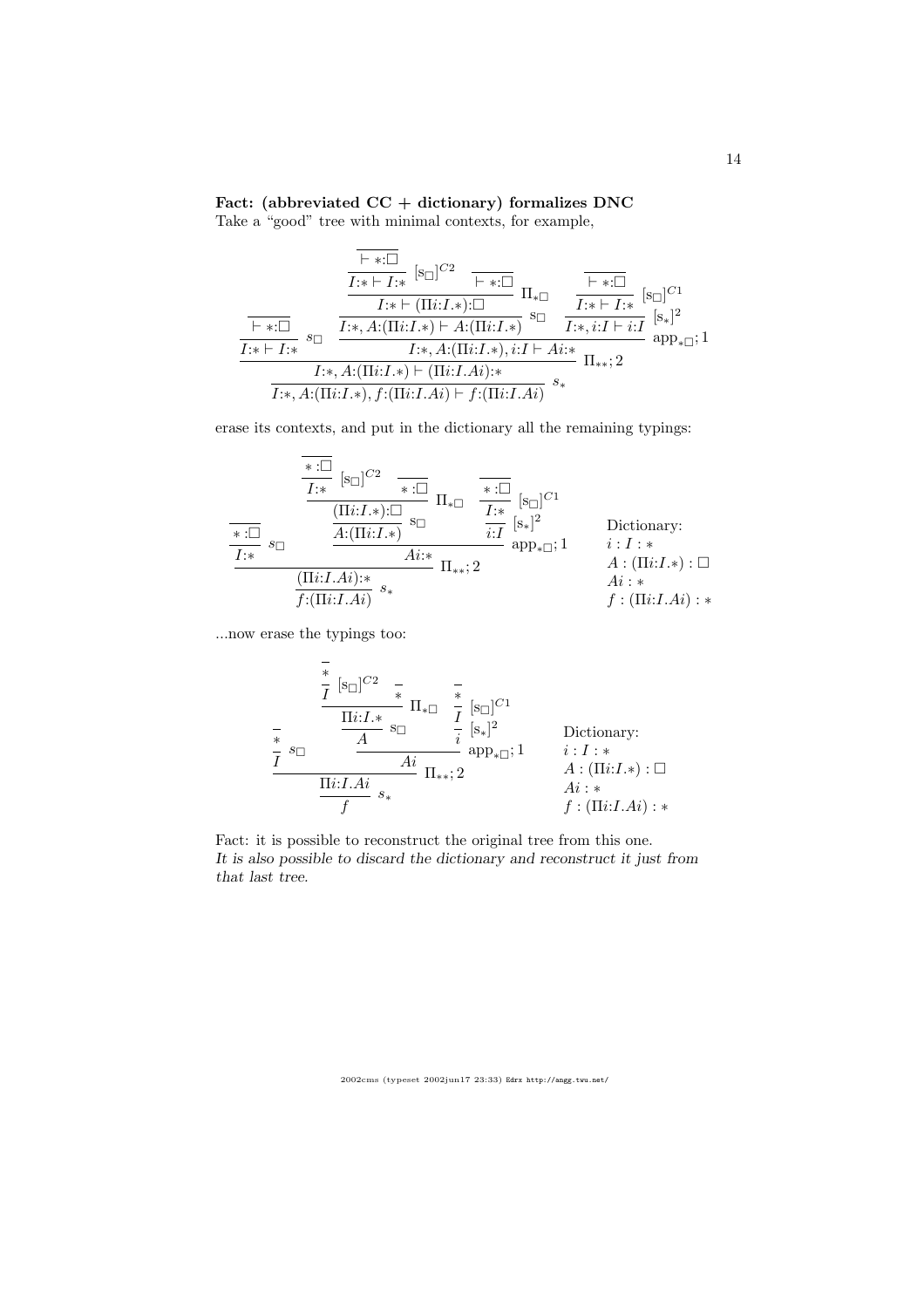## Fact: (abbreviated  $CC + dictionary$ ) formalizes DNC (2)

$$
\frac{\frac{1}{t} \left[s_{\Box}\right]^{C2} \quad \frac{1}{t} \prod_{\substack{i=1, k \ \infty}}^{t} \prod_{\substack{s \in \Box}}^{s} \frac{1}{t} \left[s_{\Box}\right]^{C1}}{\frac{1}{t} \left[s_{\Box}\right]^{2}}
$$
\nDictionary:  
\n
$$
\frac{\frac{1}{t} \cdot s_{\Box}}{\frac{1}{t} \cdot s_{\Box}} \prod_{\substack{i=1, k \ \infty}}^{s} \prod_{\substack{s \in \Box}}^{s} \prod_{\substack{s \in \Box}}^{s} \prod_{\substack{i=1, k \ \in \Box}}^{s} \prod_{\substack{i=1, k \ \in \Box}}^{s} \prod_{\substack{i=1, k \ \in \Box}}^{s} \prod_{\substack{i=1, k \ \in \Box}}^{s} \prod_{\substack{i=1, k \ \in \Box}}^{s} \prod_{\substack{i=1, k \ \in \Box}}^{s} \prod_{\substack{i=1, k \ \in \Box}}^{s} \prod_{\substack{i=1, k \ \in \Box}}^{s} \prod_{\substack{i=1, k \ \in \Box}}^{s} \prod_{\substack{i=1, k \ \in \Box}}^{s} \prod_{\substack{i=1, k \ \in \Box}}^{s} \prod_{\substack{i=1, k \ \in \Box}}^{s} \prod_{\substack{i=1, k \ \in \Box}}^{s} \prod_{\substack{i=1, k \ \in \Box}}^{s} \prod_{\substack{i=1, k \ \in \Box}}^{s} \prod_{\substack{i=1, k \ \in \Box}}^{s} \prod_{\substack{i=1, k \ \in \Box}}^{s} \prod_{\substack{i=1, k \ \in \Box}}^{s} \prod_{\substack{i=1, k \ \in \Box}}^{s} \prod_{\substack{i=1, k \ \in \Box}}^{s} \prod_{\substack{i=1, k \ \in \Box}}^{s} \prod_{\substack{i=1, k \ \in \Box}}^{s} \prod_{\substack{i=1, k \ \in \Box}}^{s} \prod_{\substack{i=1, k \ \in \Box}}^{s} \prod_{\substack{i=1, k \ \in \Box}}^{s} \prod_{\substack{i=1, k \ \in \Box}}^{s} \prod_{\substack{i=1, k \ \in \Box}}^{s} \prod_{\substack{i=1, k \ \in \Box}}^{s} \prod
$$

Next step: replace the terms in a tree with names for them in the GP notation; let the dictionary translate some terms as applications — example,  $b \rightarrow (a \rightarrow b)$  $b)(a).$ 

$$
\frac{\mathbf{E}[i] \quad [\mathbf{s}_{\square}]^{C2} \quad \mathbf{F}}{\mathbf{E}[i \mapsto \mathbf{e}^*]} \prod_{\substack{\mathbf{s}_{\square} \\ \mathbf{E}[i] \\ \mathbf{E}[i]}} \mathbf{s}_{\square} \qquad \frac{\mathbf{E}[i \mapsto \mathbf{e}^*]}{\mathbf{E}[a_i]} \prod_{\substack{\mathbf{s}_{\square} \\ \mathbf{E}[i] \\ \mathbf{E}[i] \\ \mathbf{E}[i \mapsto a_i]}} \prod_{\substack{\mathbf{s}_{\square} \\ \mathbf{E}[i] \\ \mathbf{E}[i] \\ \mathbf{s}_{\star}}} \prod_{\substack{\mathbf{s}_{\square} \\ \mathbf{E}[i] \\ \mathbf{E}[i] \\ \mathbf{s}_{\star}}} \prod_{\substack{\mathbf{s}_{\square} \\ \mathbf{E}[i] \\ \mathbf{E}[i] \\ \mathbf{s}_{\star}}} \prod_{\substack{\mathbf{s}_{\square} \\ \mathbf{E}[i] \\ \mathbf{s}_{\star} \\ \mathbf{E}[i] \\ \mathbf{s}_{\star}}} \prod_{\substack{\mathbf{s}_{\square} \\ \mathbf{E}[i] \\ \mathbf{s}_{\star} \\ \mathbf{s}_{\star}}} \prod_{\substack{\mathbf{s}_{\square} \\ \mathbf{E}[i] \\ \mathbf{s}_{\star} \\ \mathbf{s}_{\star}}} \prod_{\substack{\mathbf{s}_{\square} \\ \mathbf{E}[i] \\ \mathbf{s}_{\star} \\ \mathbf{s}_{\star}}} \prod_{\substack{\mathbf{s}_{\square} \\ \mathbf{E}[i] \\ \mathbf{s}_{\star} \\ \mathbf{s}_{\star}}} \prod_{\substack{\mathbf{s}_{\square} \\ \mathbf{E}[i] \\ \mathbf{s}_{\star} \\ \mathbf{s}_{\star}}} \prod_{\substack{\mathbf{s}_{\square} \\ \mathbf{E}[i] \\ \mathbf{s}_{\star}}} \prod_{\substack{\mathbf{s}_{\square} \\ \mathbf{s}_{\star}}} \prod_{\substack{\mathbf{s}_{\square} \\ \mathbf{s}_{\star}}} \prod_{\substack{\mathbf{s}_{\square} \\ \mathbf{s}_{\star}}} \prod_{\substack{\mathbf{s}_{\square} \\ \mathbf{s}_{\star}}} \prod_{\substack{\mathbf{s}_{\square} \\ \mathbf{s}_{\star}}} \prod_{\substack{\mathbf{s}_{\square} \\ \mathbf{s}_{\square} \\ \mathbf{s}_{\star}}} \prod_{\substack{\mathbf{s}_{\square} \\ \mathbf{s}_{\star}}} \prod_{\substack{\math
$$

New variables are introduced only at the "s" rules. To help keep track of what's happening, we mark discharges with  $\lceil \cdot \rceil^n$ 's and "contractions" with  $\lbrack \cdot \rbrack^{Cn}$ 's.

We can split the tree at the "s" rules — "hypotheses" become entities obtained by "s" rules.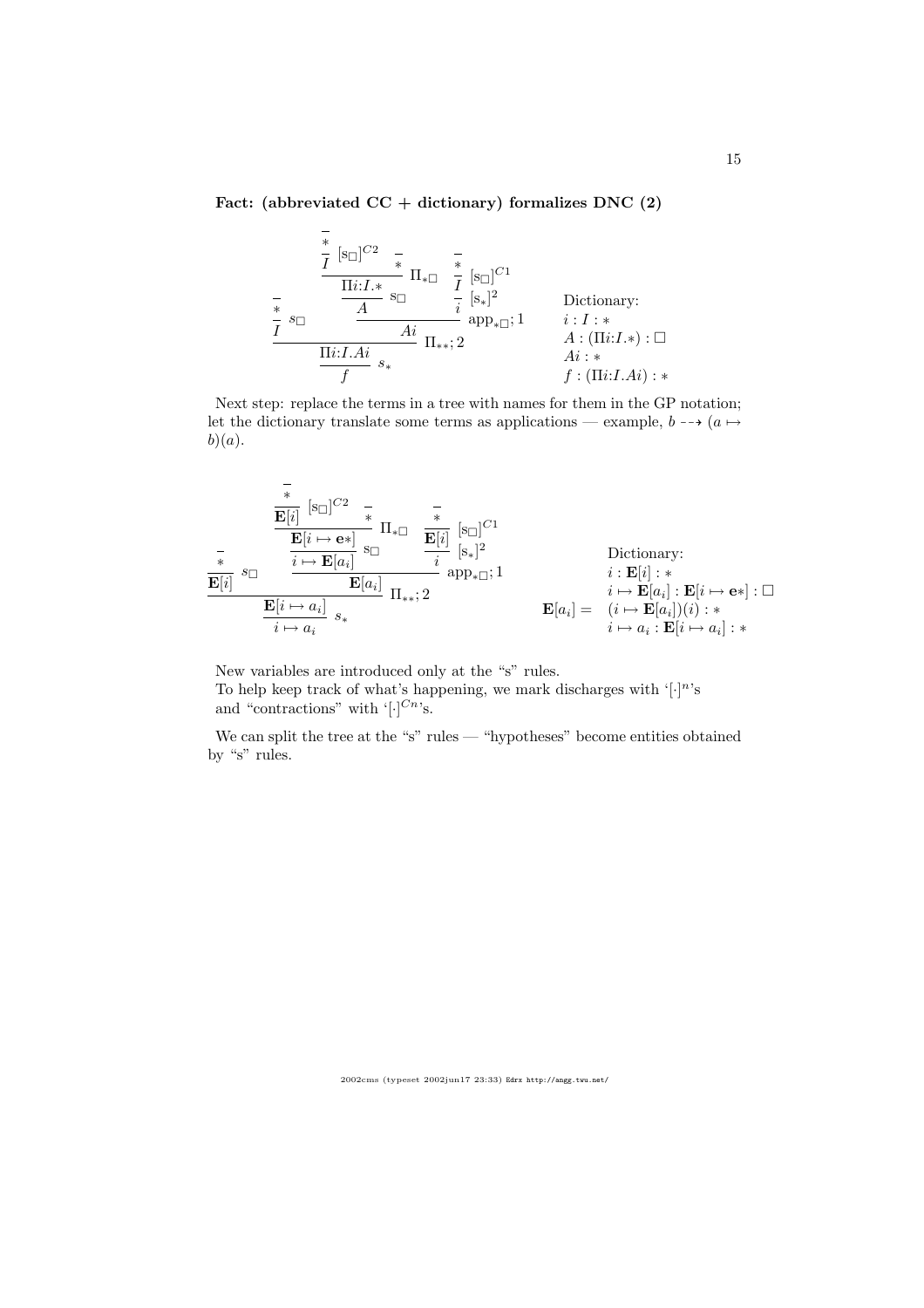#### Protocategories

(Again: the prefix "proto" always means "without the terms for equalities").

A protocategory  $\mathbf{C}:\mathsf{Protocats}_{SR}$ (where S, R are sorts — typically  $S = \Box$ ,  $R = *$ ) is a package containing

> $\mathrm{Objs}_\mathbf{C} : S$  $\text{Hom}_{\mathbf{C}}$   $\text{Hom}_{\mathbf{C}}$   $AB:R$  $id_{\mathbf{C}}$   $id_{\mathbf{C}}A : Hom_{\mathbf{C}}AA$  $\circ_{\mathbf{C}}$   $\circ_{\mathbf{C}} ABC(a \mapsto b)(b \mapsto c)$  : Hom<sub>c</sub> AC

 $(A, B, C : \mathrm{Objs}_{\mathbf{C}})$ 

Notational trick:  $a \mapsto b : \mathbf{E}[a \mapsto b],$ and the dictionary translates  $\mathbf{E}[a \mapsto b] \dashrightarrow \text{Hom}_{\mathbf{C}} AB$ .

A very special example: Set is a  $\square*$ -protocategory.  $\text{Objs}_{\textbf{Set}} = * : \square$  $\text{Hom}_{\textbf{Set}} := \lambda X: * \lambda Y: * .(\Pi x: X.Y)$  $id_{\mathbf{Set}} := \lambda X: * \ldots \lambda x: X.x$  $\circ_{\mathbf{Set}} := \lambda X: * \ldots X: * \ldots X:$  $\lambda f$ :(Homset XY). $\lambda g$ :(Homset YZ).  $\lambda x:X.g(fx)$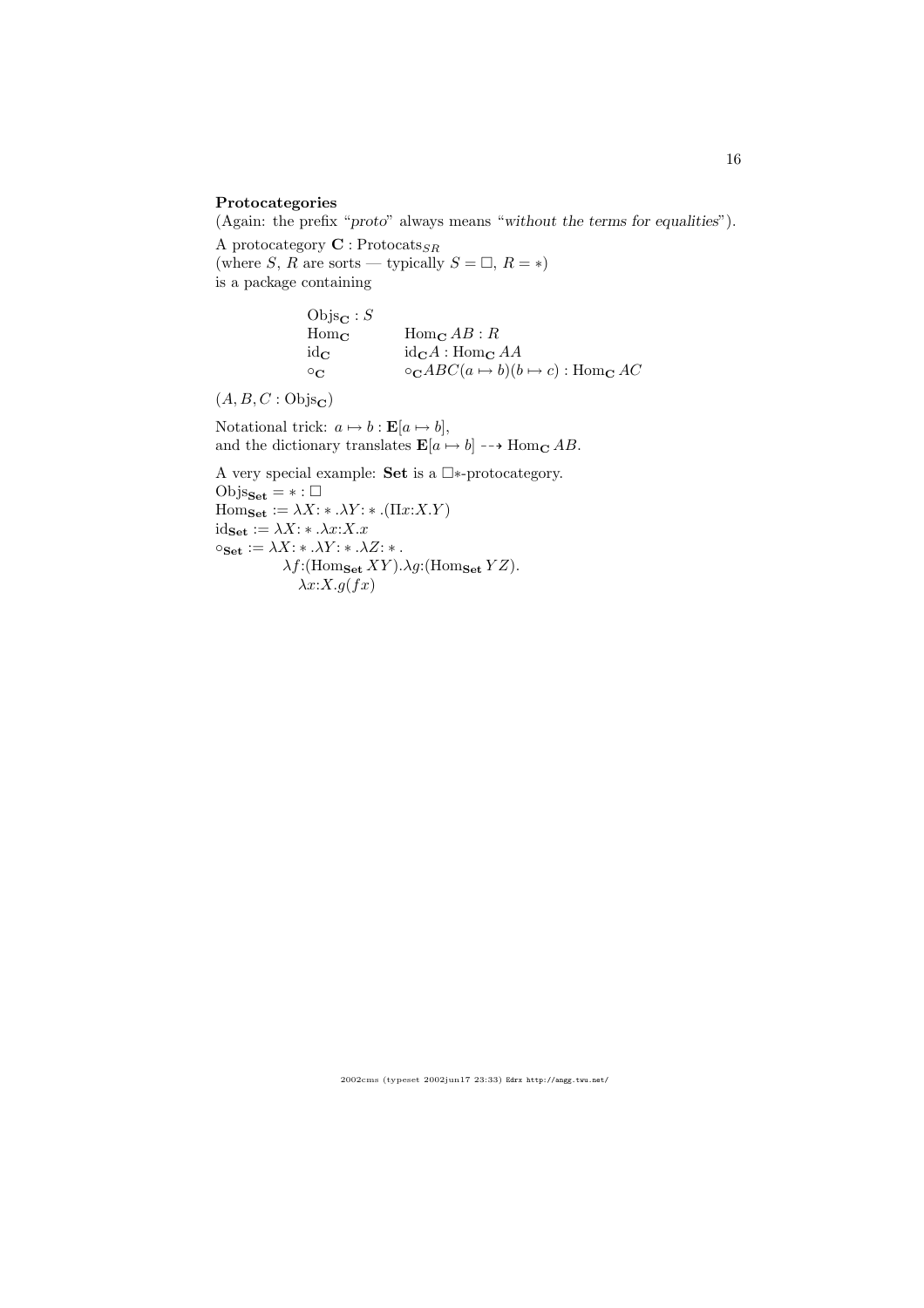## Protocategories: "O", "Cat", " $\mapsto$ " as morphism

A typical  $\square*$ -protocategory:  $\mathrm{Objs}_\mathbf{C} : \square$  $\text{Hom}_{\mathbf{C}} : \Pi \mathbf{O}[a] : \text{Objs}_{\mathbf{C}}.\Pi \mathbf{O}[b] : \text{Objs}_{\mathbf{C}}.*$  $O[a], O[b], O[c] : \overline{Objs}_{\mathbf{C}}$ like  $\mathbf{E}[x], \mathbf{E}[y], \mathbf{E}[z]$  : Objs $_{\mathbf{Set}} = *$ but we don't have a semantics for "a", "b", " $c$ "!!! Just for  $\mathbf{O}[a], \mathbf{O}[b], \mathbf{O}[c], (a \mapsto b), (b \mapsto c), (a \mapsto c).$ 



New "operator" in the dictionary:  $Cat Cat[x] \dashrightarrow Set, Cat[a] \dashrightarrow C (O[a]:Objs_{\mathbf{C}})$ 

 $x \mapsto y : \mathbf{E}[x \mapsto y] = \mathbf{E}[x] \to \mathbf{E}[y]$  $a \mapsto b : \mathbf{E}[a \mapsto b] = \text{Hom}_{\mathbf{C}} \mathbf{O}[a] \mathbf{O}[b]$